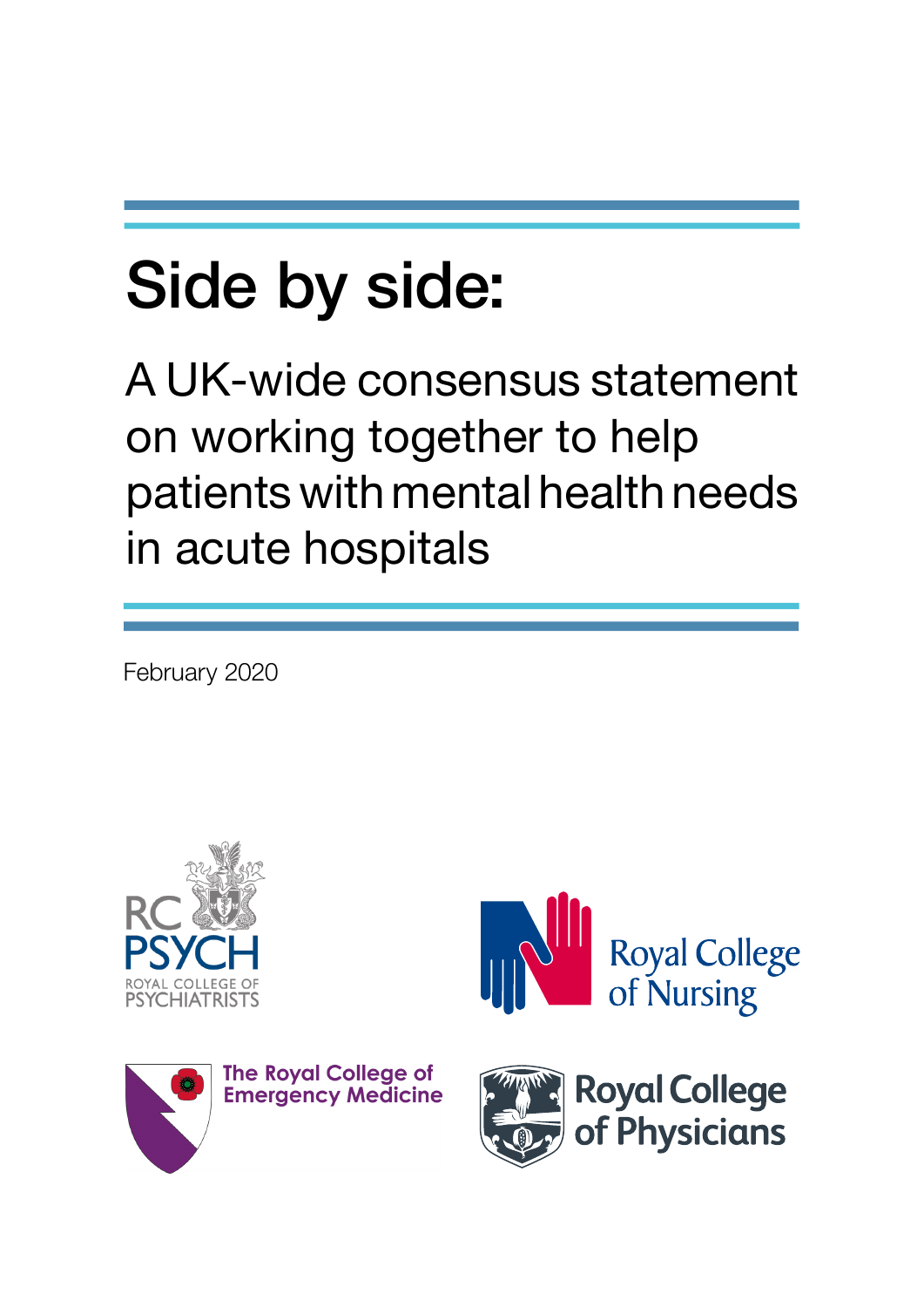# Consensus statement from:

The Royal College of Psychiatrists, The Royal College of Nursing, The Royal College of Emergency Medicine, and The Royal College of Physicians.

## Authors

Dr Sarah Brown, Committee Member, RCPsych Liaison Psychiatry Faculty Executive **Committee** 

Dr Sarah Eales, Expert Representative for Liaison Psychiatry, Royal College of Nursing and Nurse Representative RCPsych Liaison Psychiatry Faculty Executive Committee

Dr Catherine Hayhurst, Chair, RCEM Mental Health Subcommittee

Dr Steve Hood, RCP Representative, RCPsych Psychiatric Liaison Accreditation **Network** 

Dr Emma McAllister, Patient Representative, RCPsych Liaison Psychiatry Faculty Executive Committee

Dr Stephen Potts, Scotland Representative, RCPsych Liaison Psychiatry Faculty Executive Committee

Dr Alex Thomson, Committee Member, RCPsych Liaison Psychiatry Faculty Executive **Committee**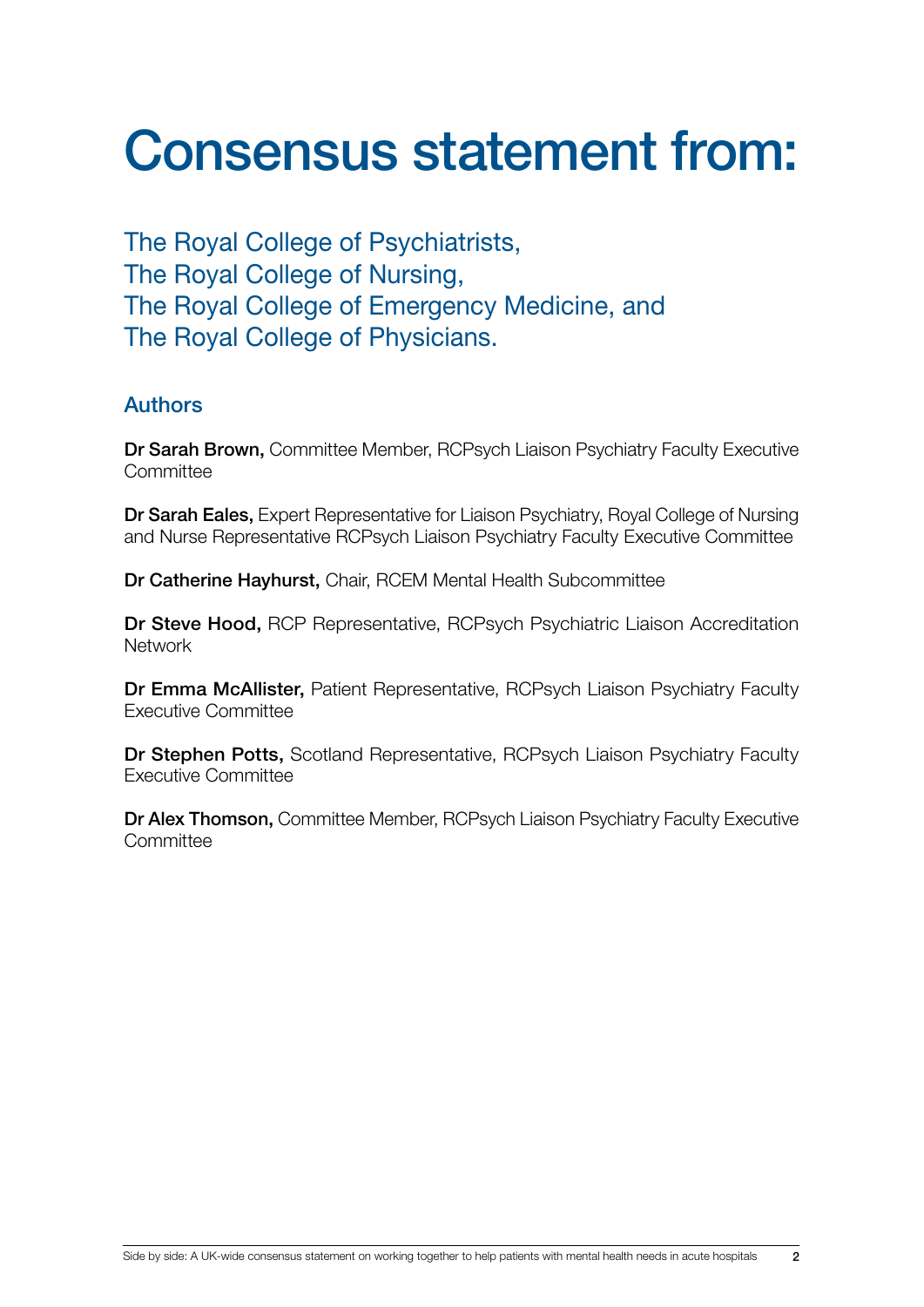### The importance of working side by side

"One time I needed medical help but I was unwell with my mental health too. When I saw police vehicles outside the emergency department, the beliefs and fears I had about police at the time meant that I couldn't go in. By the time I went back in the afternoon I was so sick I was taken straight into resus. Being in resus can be frightening for anyone. My mental health was deteriorating, and my beliefs and fears meant that I couldn't accept the urgent medical care I needed. I could see it was obviously frustrating for the ED staff who were trying to stabilise me, and it was terrifying for me. In this ED there was not an option for all of my needs to be met at the same time.

"I was told that the mental health team wouldn't come to help me until I was 'medically cleared', which wouldn't be until at least the following day. Instead of urgent mental health help which would have reassured me and could have helped me accept treatment, I was restrained and forced to have medical treatment. Childhood memories of being held down and forced to do horrible things flooded over me. As I became more and more frightened I couldn't differentiate between the restraint and what the person had done to me as a child. As soon as I was well enough to stand, I left the department without completing medical treatment and without any help from the mental health team. There was a focus on mental health in an emergency being only about assessment of whether or not I should be admitted to a psychiatric ward, when what was needed was immediate help, understanding and advocacy for me plus specialist advice for the ED staff when I was in resus."

# **Background**

In acute hospitals in the UK, the purpose of assistance from liaison psychiatry includes:

- support to patients, families and treating medical teams
- advice about clinical care or diagnosis in hospital
- advice and support on mental health and mental capacity law
- assessment of ongoing mental health needs and arrangement of suitable aftercare.

Despite recent expansion in liaison psychiatry, there are still many UK hospitals where mental health services insist that a patient be 'medically cleared' before they will help them. This may be because the existing services do not have the necessary competencies to provide concurrent mental health assistance. The *Treat as One* report by the National Confidential Enquiry into Patient Outcome and Death (NCEPOD) identified harms and poor practice associated with such delays in psychiatric assistance and made a recommendation that:

"All healthcare professionals must work together to eradicate terms such as 'medically fit' or 'medical clearance'. The terms 'fit for assessment', 'fit for review' or 'fit for discharge' should be used instead to ensure parallel working."

The terms 'medically cleared' and 'medically fit' have no standardised definition and appear to be generally used as shorthand either for confirmation that a patient has no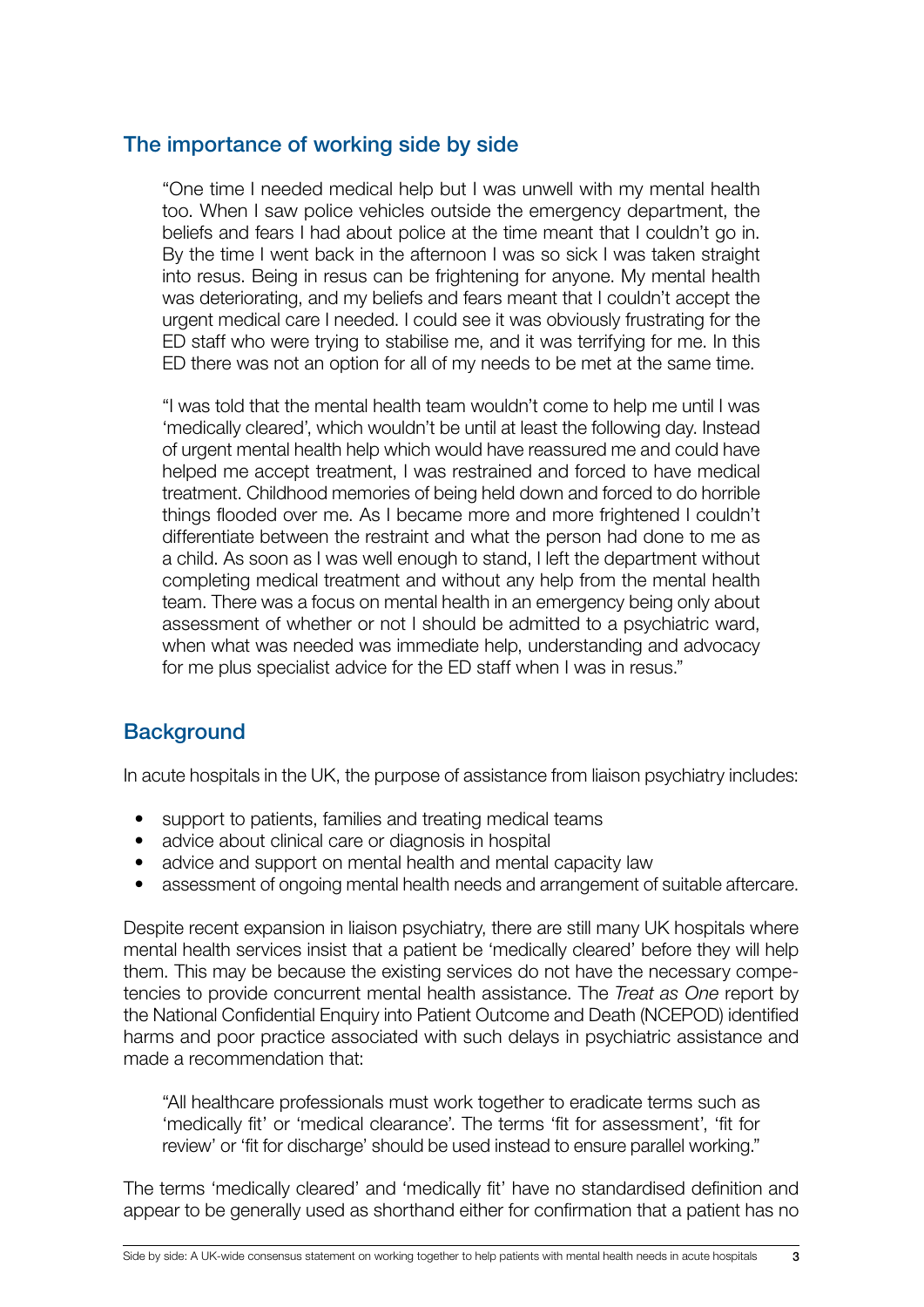medical needs warranting acute hospital admission or that the patient has had adequate evaluation for medical causes of psychiatric symptoms (Reeves 2010). Such terms do not safeguard against diagnostic overshadowing or missed medical diagnosis and risk giving false reassurance in place of an adequate clinical history, physical examination and investigations as indicated. Where people with an existing psychiatric condition attend the ED with characteristic symptoms, routine screening tests rarely change management (Janiak 2012; Shah 2012).

The *Treat as One* guidance is consistent with recommendations from the National Institute for Health and Care Excellence and the Psychiatric Liaison Accreditation Network regarding the timing of psychiatry assistance (NCCMH 2012; NICE 2004; PLAN 2017). The ability to work collaboratively is considered a fundamental competency for both nurses and doctors in liaison psychiatry, including the necessary knowledge and skills to help people who have concurrent psychiatric, addiction-related and medical conditions (London Liaison Mental Health Nurses' Special Interest Group 2014). The ability to respond to and meet mental health needs is also a fundamental competency for medical and nursing staff in acute and emergency medicine (RCN 2017). Integrated physical and mental health care is an important aspect of ensuring parity of esteem for people with mental health conditions (RCN 2019; RCPsych 2013). Where such working practices do not yet exist, a lack of concurrent working has been identified as a factor leading to risk of harm by the Healthcare Safety Investigation Branch (HSIB 2018).

The Royal College of Nursing, the Royal College of Psychiatrists, the Royal College of Emergency Medicine and the Royal College of Physicians therefore support and endorse the NCEPOD recommendation to eradicate unhelpful terms such as 'medically fit' or 'medical clearance' in favour of providing timely, appropriate mental health assistance and side by side working between mental health teams and other specialties in acute hospitals in England, Northern Ireland, Scotland and Wales. We recommend three broad principles:

- 1 Dignity and equality of access.
- 2 Working side by side.
- 3 Clarity of communication.

These principles are explained below and are followed by examples of good practice pathways in use in the UK.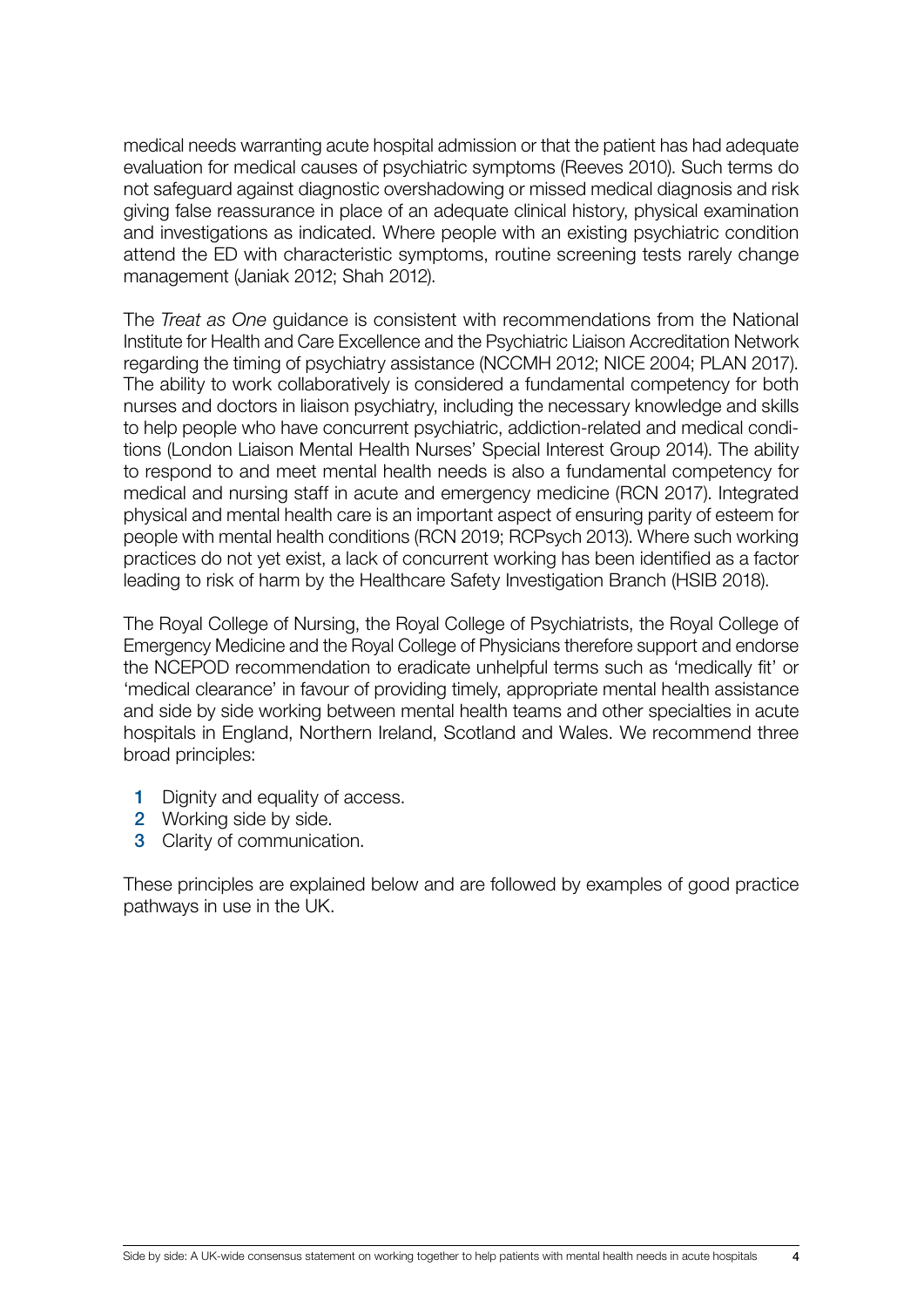# **Principles**

#### 1. Dignity and equality of access

- Access to mental health care should follow the same principles as access to any other hospital specialty and be guided at all times by the needs of the patient. Timing of mental health assistance should be based on the needs of both the patient and referrers rather than rules around 'medical clearance'. Even prior to interview, liaison psychiatry staff can give advice on the basis of past records, take collateral history from family or carers, support patients, advise clinical teams and plan appropriate timing for psychiatry interview. If a person is agitated, distressed or aggressive then timely assistance from mental health professionals may alleviate distress, prevent escalation and improve both safety and patient experience.
- Above all, the purpose of mental health assistance in the acute hospital should be to promote dignity, ensure a positive experience of healthcare and advocate for all the person's needs being met. Interventions which are aimed at discouraging hospital attendance or discouraging help-seeking are not effective, can be harmful and should not be used.
- People with mental health or addiction-related needs in acute hospitals must have access to staff with sufficient expertise in liaison psychiatry to help them, including: advice on investigation; diagnosis and treatment; advice on mental health and capacity law; and sufficient knowledge and skills to help people who have concurrent psychiatric, addiction-related and medical conditions. Where a senior liaison psychiatry opinion is needed this should be as timely and accessible as for any other hospital specialty.

#### 2. Working side by side

- Co-location: Acute hospital mental health services should be physically based in the hospital, ideally as a 24/7 multidisciplinary liaison psychiatry department with integrated governance arrangements.
- Reciprocal competences: All medical staff working directly with patients must have adequate appropriate competence in assessing and responding to people with mental health needs, including in investigating or excluding medical causes for psychiatric symptoms. In turn, mental health staff must have sufficient competence to provide timely assistance whilst medical care is ongoing. Arrangements should be supported by clear local good practice pathways for collaborative working.
- Joint ownership: Patients who are being helped by mental health teams while receiving concurrent medical care must remain under joint care. Given that liaison psychiatry services rarely have direct access to beds, there should not be an expectation of mental health services taking over care of patients until the point at which they have left the hospital.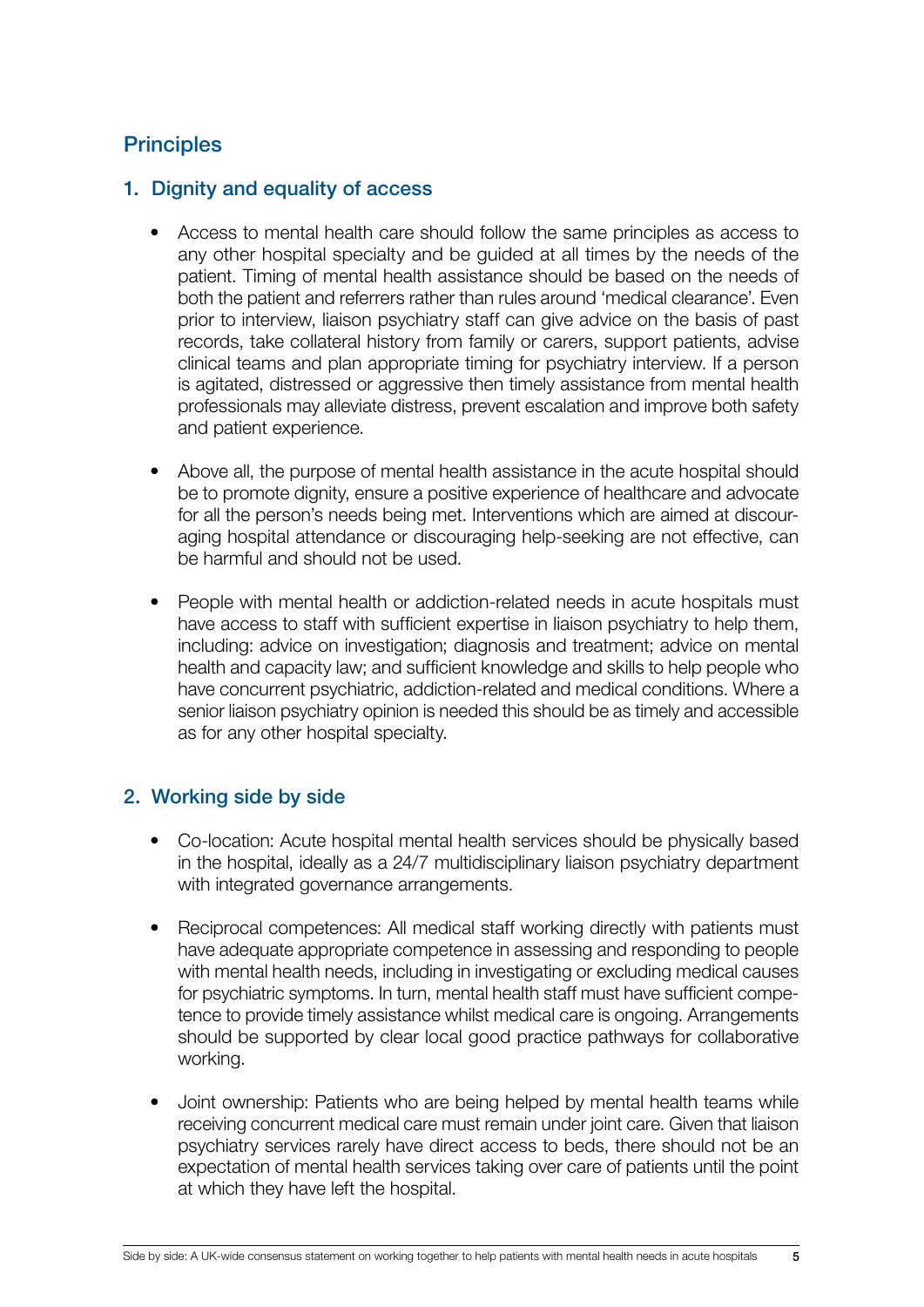#### 3. Clarity of communication

- Referrals should be made to liaison psychiatry as soon as it becomes clear that a patient has a mental health need which requires specialist assistance. The purpose of referral should be made as clear as possible at the outset and include a brief narrative handover including the patient's current medical needs, mental health concerns, planned investigations and treatment.
- The terms 'fit for assessment', 'fit for review' and 'fit for discharge' are useful to allow prioritisation of patients needing assessment by liaison psychiatry and to know where the patient is in the process of joint assessment. However, caution should be taken that these terms do not merely replace the phrases 'medically cleared' or 'medically fit' in deferring mental health assistance without achieving meaningful improvements in collaborative working.
- Where care is transferred to either a psychiatry inpatient ward or to a community-based mental health service, there should be local standards for handover. These may include: a narrative handover; completed discharge summary; details of medications; details of outstanding investigations; and an action plan with recommendations about what to do in the event of deteriorating health.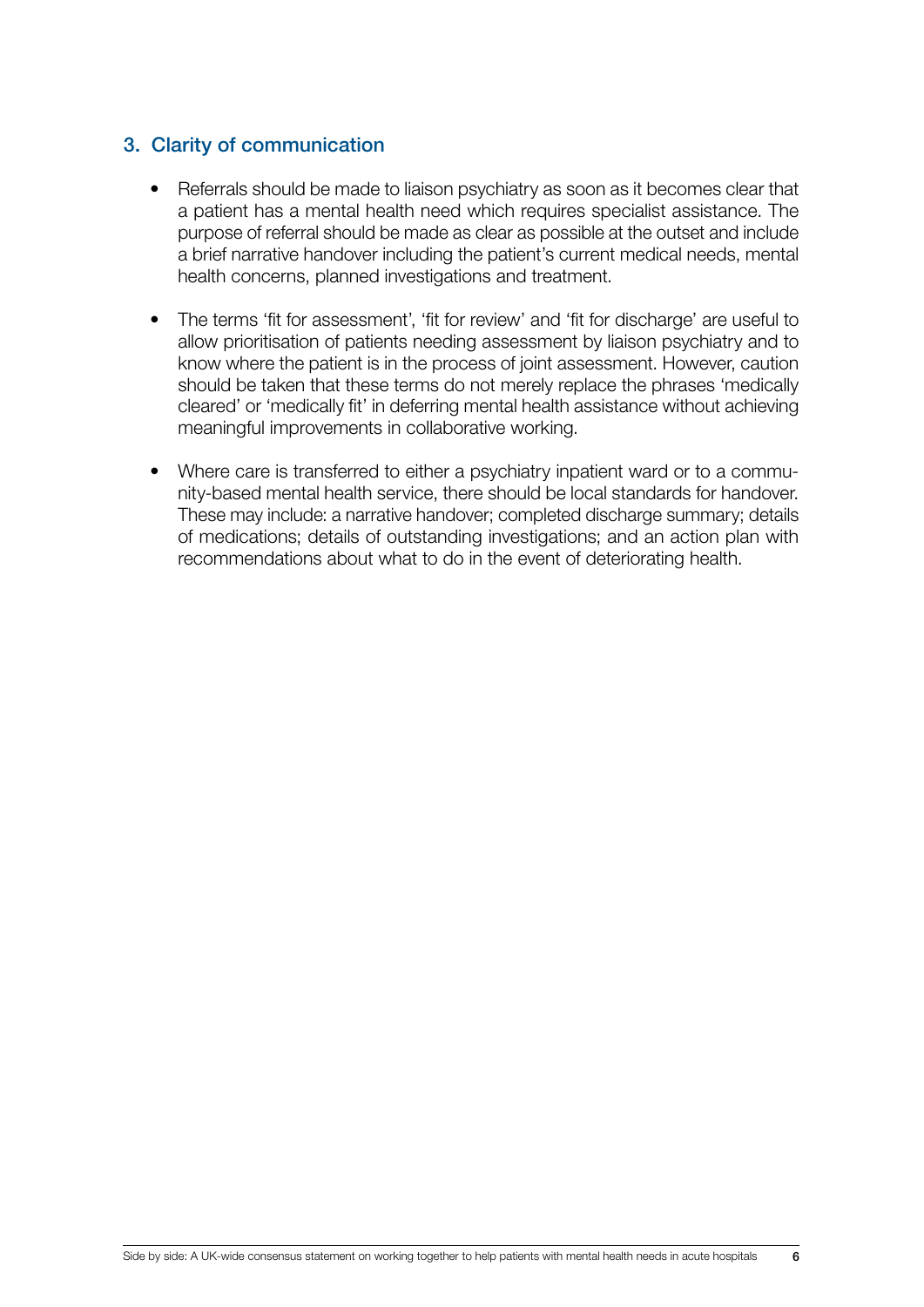

# Good practice example: Emergency department referral pathway to liaison psychiatry

#### **Notes**

- 1 Do not use the term 'medically cleared'. This is ambiguous and does not affect timing of psychiatry assessment.
- 2 Patients remain under JOINT CARE of ED and psychiatry until they have left the ED – psychiatry cannot 'take over' patients in the ED.
- 3 Even if a patient cannot be interviewed, liaison psychiatry assistance may be needed in taking collateral history, supporting a distressed patient to receive medical care or advising staff on diagnosis or treatment.
- 4 Delirium is a clinical diagnosis based on acuity of onset, fluctuating course and clouding of consciousness and can occur even with normal observations and investigations. Most hallucinating/confused elderly patients should be referred to medicine rather than psychiatry.
- 5 Breathalysers or drug/toxicology screening may form part of a clinical assessment but should not be used to delay psychiatric assistance where this is needed.